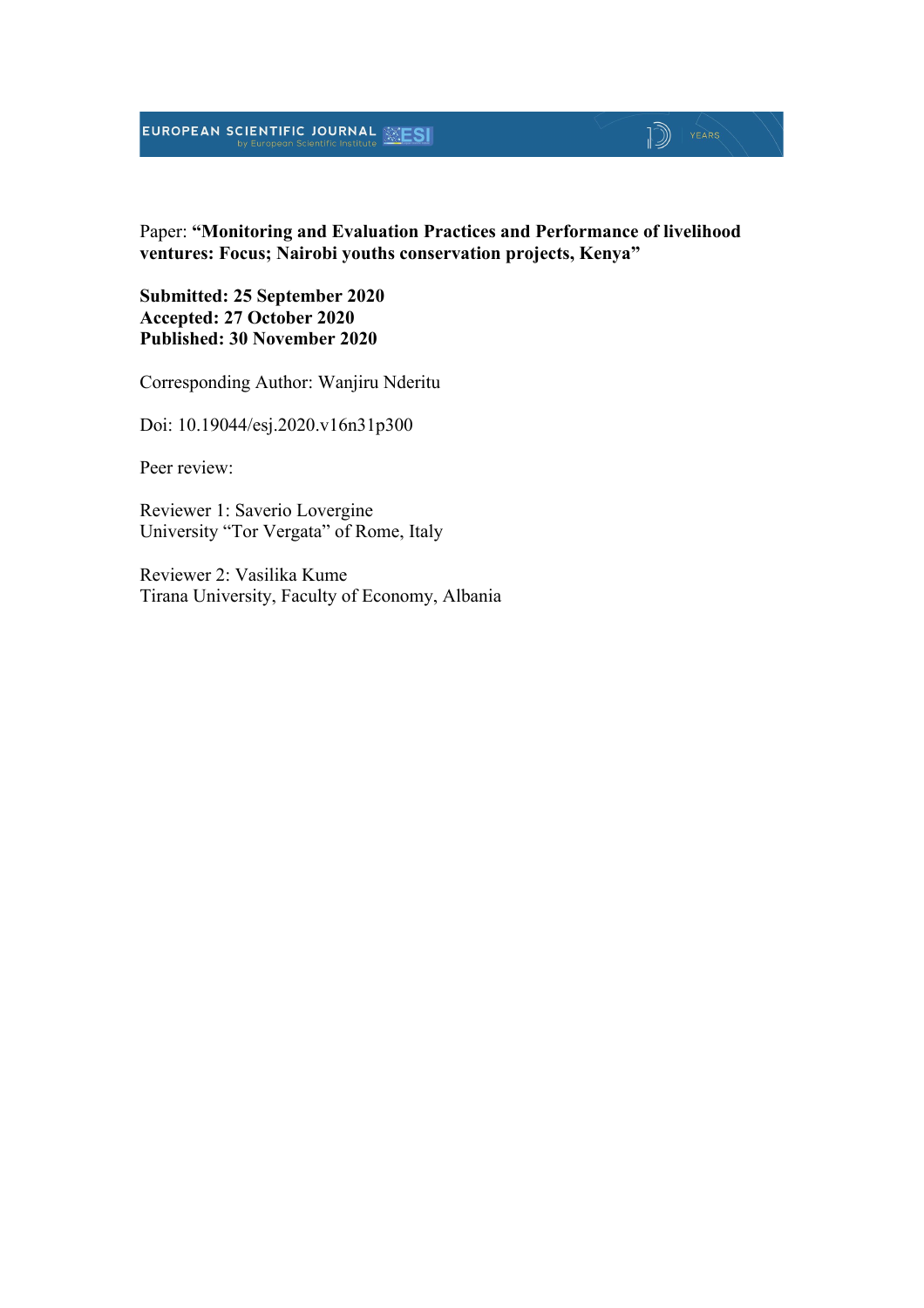## **ESJ** *Manuscript Evaluation Form 2020*

This form is designed to summarize the manuscript peer review that you have completed and to ensure that you have considered all appropriate criteria in your review. Your review should provide a clear statement, to the authors and editors, of the modifications necessary before the paper can be published or the specific reasons for rejection.

Please respond within the appointed time so that we can give the authors timely responses and feedback.

NOTE: ESJ promotes peer review procedure based on scientific validity and technical quality of the paper (not perceived the impact). You are also not required to do proofreading of the paper. It could be recommended as part of the revision.

*ESJ editorial office would like to express its special gratitude for your time and efforts. Our editorial team is a substantial reason that stands ESJ out from the crowd!*

| Reviewer Name: Saverio Lovergine                                                                               |                                                  |
|----------------------------------------------------------------------------------------------------------------|--------------------------------------------------|
| University/Country: INAPP (Institute for Public policy innovation) /University "Tor<br>Vergata" of Rome, ITALY |                                                  |
| Date Manuscript Received: 28/09/2020                                                                           | Submitted:<br>Date Review<br>Report<br>5/10/2020 |
| Manuscript Title: Inducement on Monitoring and Evaluation Practices and                                        |                                                  |
| Performance of livelihood ventures: Focus; Nairobi youths conservation<br>projects, Kenya                      |                                                  |
| ESJ Manuscript Number: 1040/20                                                                                 |                                                  |
| You agree your name is revealed to the author of the paper:                                                    | Yes                                              |
| You approve, your name as a reviewer of this paper, is available in the "review history" of the<br>paper: Yes  |                                                  |

#### **Evaluation Criteria:**

**Please give each evaluation item a numeric rating on a 5-point scale, along with a thorough explanation for each point rating.**

| <i><b>Questions</b></i>                                                    | <b>Rating Result</b>           |
|----------------------------------------------------------------------------|--------------------------------|
|                                                                            | $\vert$ [Poor] 1-5 [Excellent] |
| 1. The title is clear and it is adequate to the content of the<br>article. |                                |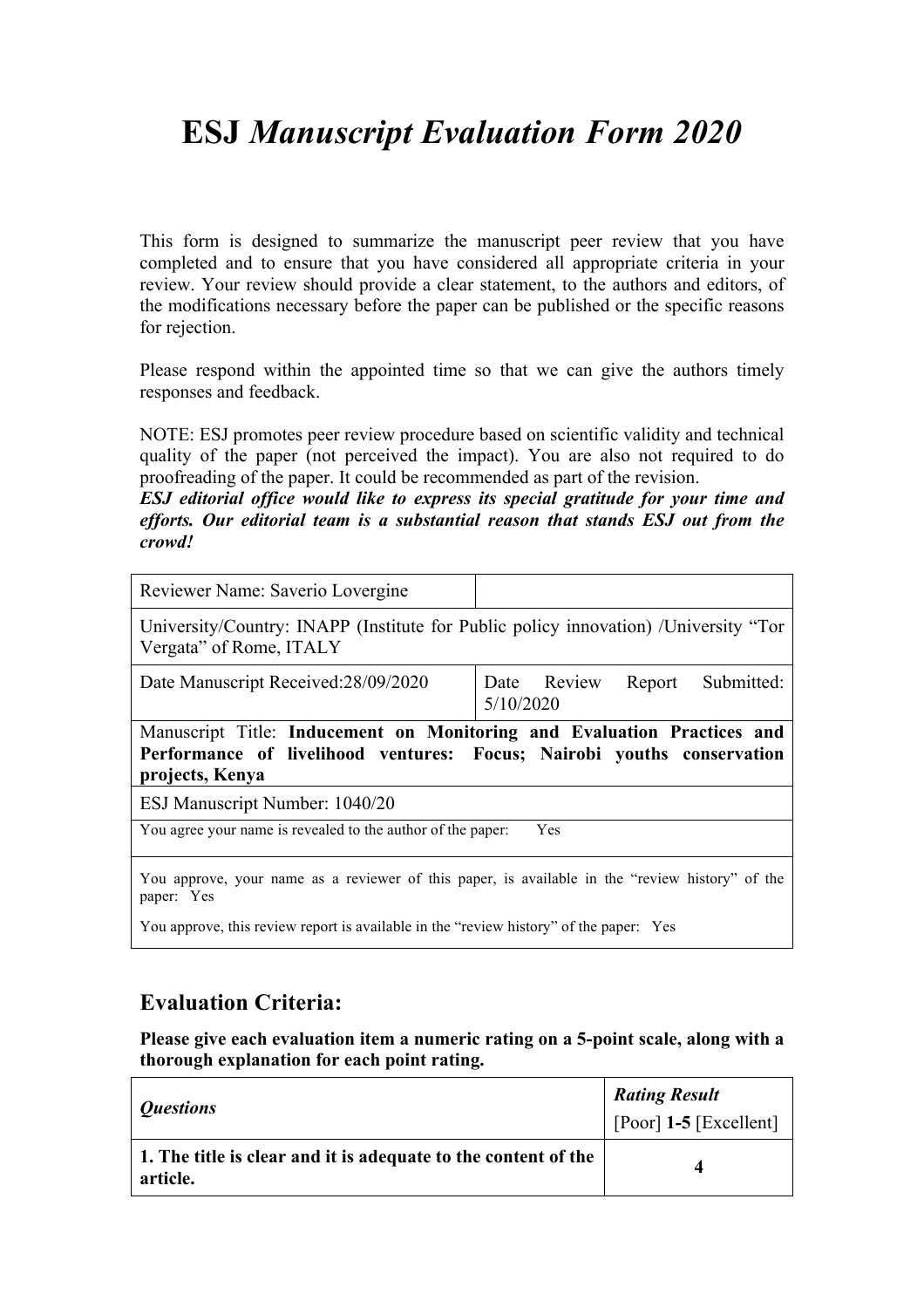*It is clear, but too long.*

# **2. The abstract clearly presents objects, methods and results. <sup>4</sup>**

*The abstract is too long. In my opinion, an abstract should give the maximum of information with the minimum of word: They have written more than: Why did you undertake the research; What did you study and what methods did you use; The results you obtained; How you interpreted them.*

| 3. There are few grammatical errors and spelling |  |
|--------------------------------------------------|--|
| mistakes in this article.                        |  |

*(Please insert your comments)*

| 4. The study methods are explained clearly.                                               | 5 |
|-------------------------------------------------------------------------------------------|---|
| Well done!                                                                                |   |
| 5. The body of the paper is clear and does not contain<br>errors.                         | 4 |
| Good work!                                                                                |   |
| 6. The conclusions or summary are accurate and<br>supported by the content.               | 4 |
| Strangely, the conclusions were too short, even if compensated by a good Recommendations. |   |
| 7. The references are comprehensive and appropriate.                                      |   |
| (Please insert your comments)                                                             |   |

**Overall Recommendation** (mark an X with your recommendation):

| Accepted, no revision needed               |  |
|--------------------------------------------|--|
| Accepted, minor revision needed            |  |
| Return for major revision and resubmission |  |
| Reject                                     |  |

#### **Comments and Suggestions to the Author(s):**

The theme of the paper is very important because Monitoring and Evaluation practices are spurred by demand for project effectiveness, efficiency, transparency, accountability, information frameworks, quality, and availability of M & E technologies and instruments. Monitoring and evaluation is increasingly becoming an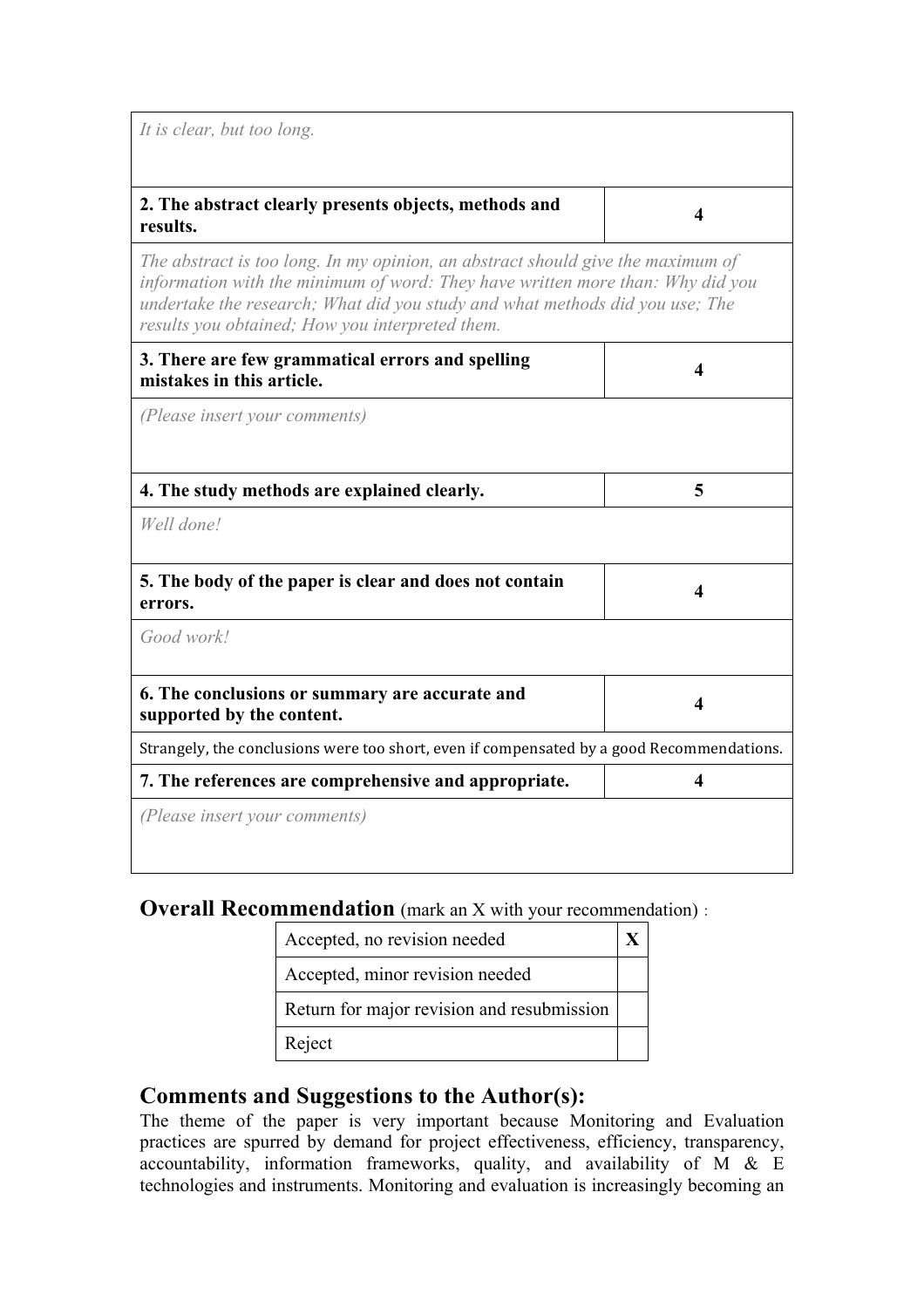essential program management tool too. According to Dyason (2010), Monitoring is the collection along with the analysis of information regarding a given program or intervention; and evaluation is an assessment whose focus is to answer questions relating to a program or an intervention. All these various definitions depict monitoring as an ongoing process mainly based on the set targets, planned activities in the course of the planning stage of work. Various agencies (The UN in particular) have established full-fledged M & E departments and legal or regulatory frameworks for regular M&E execution of projects that are donor funded on the backdrop of stringent regulations to achieve purposed socio economic development in target beneficiary communities.

The work is a good job (Analysis, method and methodology are well done); some parts need to reviewed (Title, abstract and conclusion). The format review is required.

#### **Comments and Suggestions to the Editors Only:**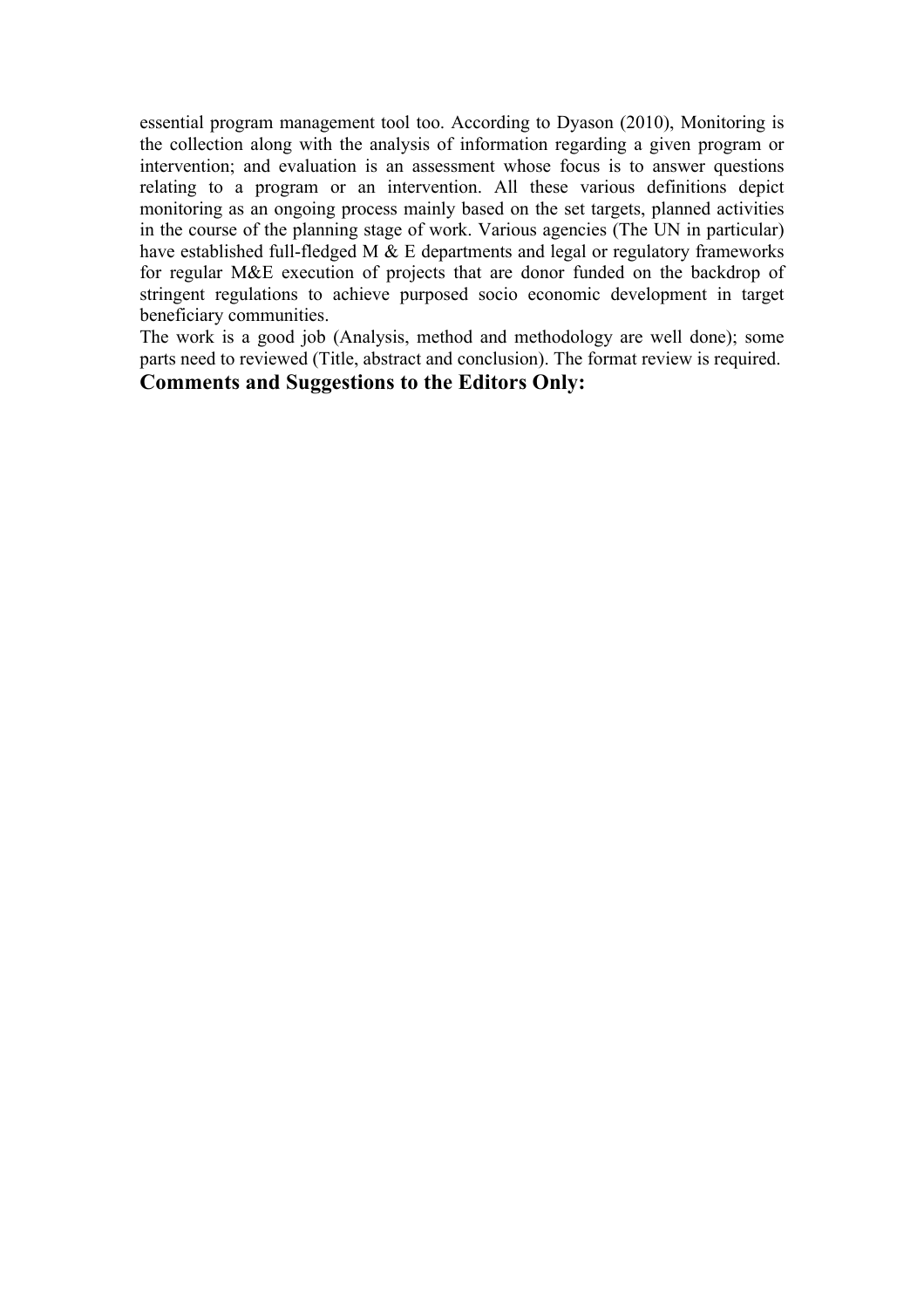## **ESJ** *Manuscript Evaluation Form 2020*

This form is designed to summarize the manuscript peer review that you have completed and to ensure that you have considered all appropriate criteria in your review. Your review should provide a clear statement, to the authors and editors, of the modifications necessary before the paper can be published or the specific reasons for rejection.

Please respond within the appointed time so that we can give the authors timely responses and feedback.

NOTE: ESJ promotes peer review procedure based on scientific validity and technical quality of the paper (not perceived the impact). You are also not required to do proofreading of the paper. It could be recommended as part of the revision. *ESJ editorial office would like to express its special gratitude for your time and efforts. Our editorial team is a substantial reason that stands ESJ out from the crowd!* 

| Reviewer Name: VASILIKA KUME                                                                                                                                                                               |                                        |  |
|------------------------------------------------------------------------------------------------------------------------------------------------------------------------------------------------------------|----------------------------------------|--|
| University/Country: Tirana University, Faculty of Economy,                                                                                                                                                 |                                        |  |
| Date Manuscript Received: 10/10/20                                                                                                                                                                         | Date Review Report Submitted: 12/10/20 |  |
| Manuscript Title: Inducement on Monitoring and Evaluation Practices and Performance of livelihood<br>ventures: Focus; Nairobi youths conservation projects, Kenya.                                         |                                        |  |
| ESJ Manuscript Number: 1040/20                                                                                                                                                                             |                                        |  |
| You agree your name is revealed to the author of the paper:                                                                                                                                                | Yes/No                                 |  |
| You approve, your name as a reviewer of this paper, is available in the "review history" of the paper: Yes/No<br>You approve, this review report is available in the "review history" of the paper: Yes/No |                                        |  |

#### **Evaluation Criteria:**

**Please give each evaluation item a numeric rating on a 5-point scale, along with a thorough explanation for each point rating.**

| <i><b>Ouestions</b></i>                                                                                                                                                                                                                   | <b>Rating Result</b><br>$[Poor]$ 1-5<br>$[Excellent]$ |
|-------------------------------------------------------------------------------------------------------------------------------------------------------------------------------------------------------------------------------------------|-------------------------------------------------------|
| 1. The title is clear and it is adequate to the content of the<br>article.                                                                                                                                                                | 3                                                     |
| The title is too long and a little bit complicated. It is difficult to understand the aim<br>of the study through title. Maybe, it is need to stress out in the title that the study<br><i>aims the solid waste management projects.?</i> |                                                       |
| 2. The abstract clearly presents objects, methods and<br>results.                                                                                                                                                                         | 5                                                     |